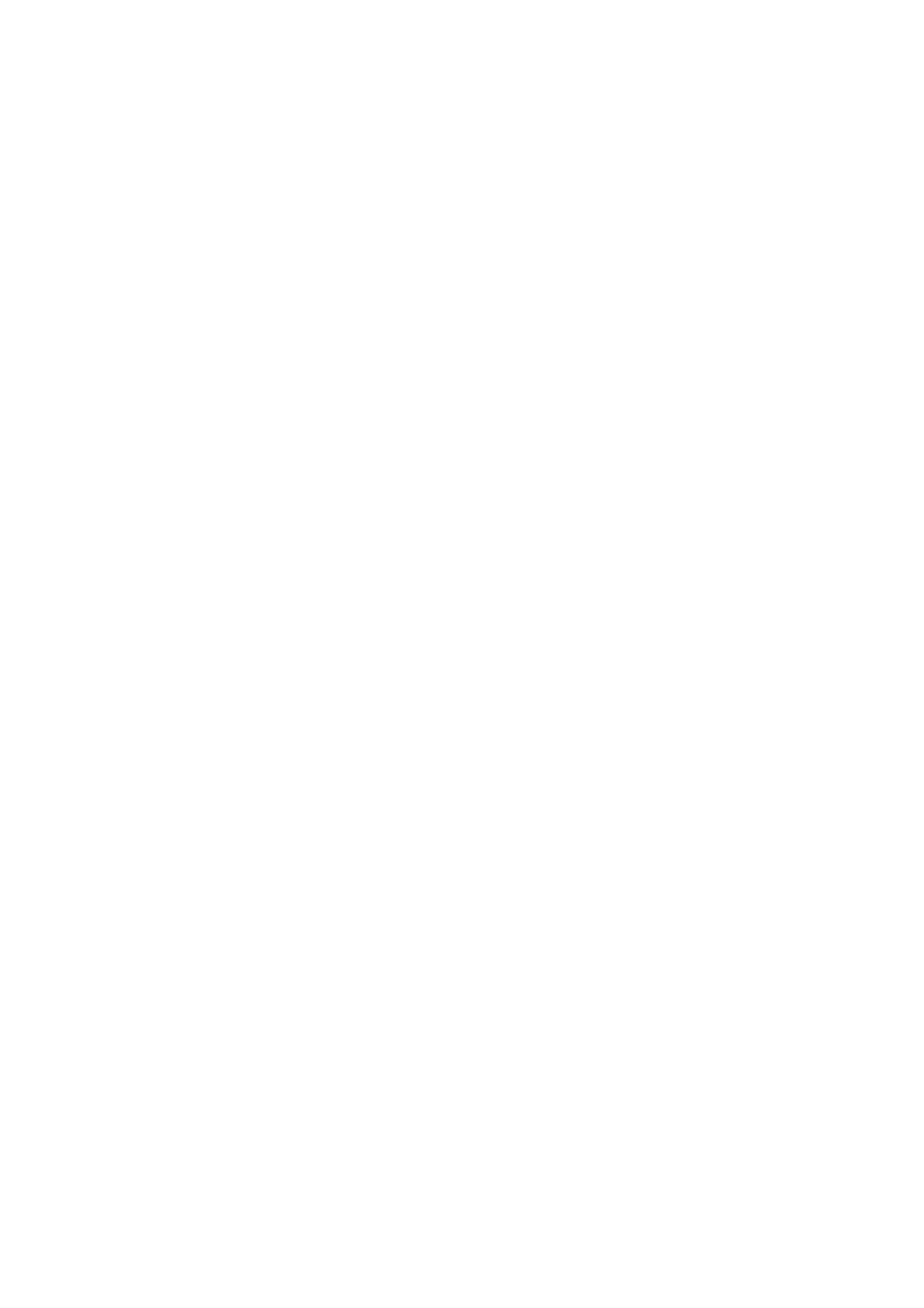# **Introduction**

## **The Public Interest Advocacy Centre**

The Public Interest Advocacy Centre (PIAC) is an independent, non-profit law and policy organisation that works for a fair, just and democratic society, empowering citizens, consumers and communities by taking strategic action on public interest issues.

PIAC identifies public interest issues and, where possible and appropriate, works co-operatively with other organisations to advocate for individuals and groups affected. PIAC seeks to:

- expose and redress unjust or unsafe practices, deficient laws or policies;
- promote accountable, transparent and responsive government;
- encourage, influence and inform public debate on issues affecting legal and democratic rights;
- promote the development of law that reflects the public interest;
- develop and assist community organisations with a public interest focus to pursue the interests of the communities they represent;
- develop models to respond to unmet legal need; and
- maintain an effective and sustainable organisation.

Established in July 1982 as an initiative of the Law Foundation of New South Wales, with support from the NSW Legal Aid Commission, PIAC was the first, and remains the only broadly based public interest legal centre in Australia. Financial support for PIAC comes primarily from the NSW Public Purpose Fund and the Commonwealth and State Community Legal Services Program. PIAC also receives funding from the NSW Government Department of Water and Energy for its work on utilities, and from Allens Arthur Robinson for its Indigenous Justice Program. PIAC also generates income from project and case grants, seminars, consultancy fees, donations and recovery of costs in legal actions.

## **PIAC's work on mental health and disability issues**

PIAC has an ongoing objective of improving access to justice for people with disability, including people living with mental illness. Throughout its history, PIAC has worked on these issues through a range of policy projects as well as litigation. For example, in 2006, PIAC examined the issue of capacity, its legal definition and the issues the legal profession confronts in taking direction from clients who may lack capacity. The report explained the concept of the continuum of capacity, which is relevant to the issues in this submission. That is, in making a decision about capacity, an individual can sit anywhere in a range that starts from full capacity (in all or some areas of life) to supported decision-making in the middle, to the other end of the continuum where substitute decision-making for all life matters is necessary. To increase the complexity, where an individual sits on this continuum may not be static, but move from one end of full capacity to very little.<sup>1</sup> In this context, the courts and tribunals that make decisions relating to the wellbeing of people lacking capacity need a legislative framework that is flexible so that arrangements can be made that take into account changing individual circumstances.

A current project of PIAC is the Mental Health Legal Services Project. The project, launched in 2008, strives to support legal services, broaden the view of justice, enhance consumer participation, create inclusive

Robin Banks, Emma Golledge and Carol Berry, Are the rights of people whose capacity is in question being adequately promoted and protected? (2006) Public Interest Advocacy Centre <http://www.piac.asn.au/publications/pubs/sub050706\_20060705.html> at 1 September 2009.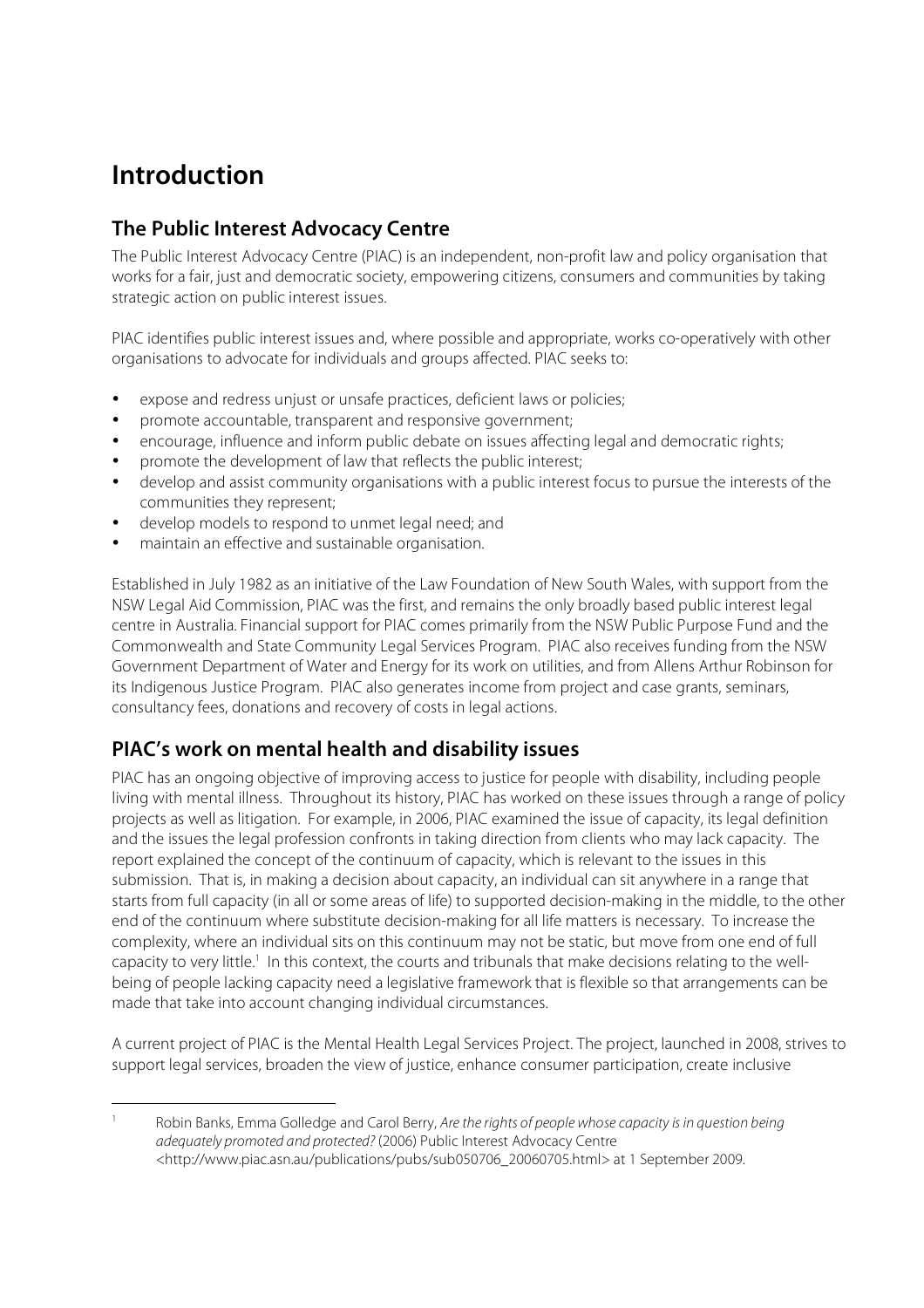services and build greater understanding of mental illness and legal needs. It is PIAC's view that unless critical circumstances prove the contrary, consumers should be presumed to retain individual agency and the capacity to act in their own best interests. Individuals should, to the extent of their capacity, guide and be involved in all decisions that affect their well-being. This position should be reflected in legislative reforms and the practices of courts, tribunals, government and organisations supporting individuals.

## **Consultation with the disability sector**

PIAC is concerned that the timeframe of this inquiry being conducted by NSW Legislative Council Standing Committee on Social Issues (the Standing Committee on Social Issues) does not allow for more thorough consultation with the mental health, disability and aged care sectors and their consumers. Resources and more time for services to consult with consumers to explain options and encourage debate would result in a better understanding of the issues and generate outcomes that are more likely to meet the concerns of community members most affected by potential changes to the relevant legislation.

# **Response to the Terms of Reference**

PIAC welcomes the opportunity to provide input into the Standing Committee on Social Issues Inquiry into the substitute decision-making for people lacking capacity.

PIAC submits that the Trustee and Guardian Act 2009 (NSW) (the Act) requires amendment to increase the options available to courts and tribunals and to improve access by those who are the subject of orders to review of orders for substitute decision-making.

In relation to the Act, PIAC, in this submission, considers how to ensure:

- the review processes are accessible for people with episodic health conditions, or conditions that may change over time, to regain control of their affairs;
- that only those areas of a person's life where substitute decision-making is required are transferred to a guardian for decision;
- that substitute decision makers provide support for the person under guardianship to manage their own affairs and be involved in decision making wherever possible;
- competent management of estates by private and public managers.

## **Access to review of guardianship orders and substitute decision-making**

Unless a guardianship order is for a fixed period and is reviewed at the expiry date, it is very difficult for a person subject of an order to seek a review of that order. The process for review will depend on who has issued the order—Guardianship Tribunal, the Supreme Court or the Mental Health Review Tribunal—with different rules applying for each.<sup>2</sup> Considering the inconsistencies in processes and the difficulty of managing the legal processes it is not surprising that estate management orders without an expiry date are rarely revoked and usually operate on a perpetual basis. In 2007-08, the Guardianship Tribunal processed 370 reviews of financial management orders of which only 35 percent were revoked.<sup>3</sup>

Individuals seeking a review must overcome lack of support to make their own decisions, lack of access to legal advice and an independent advocate, and gain support from the body or person who controls their finances and other life decisions.

2 • Public Interest Advocacy Centre • Least restrictive practices

<sup>&</sup>lt;sup>2</sup> Client Assessment and Referral Unit, Mental health tribunals and 'orders' – A brief guide (2003) Legal Aid NSW <http://www.legalaid.nsw.gov.au/asp/index.asp?pgid=678&cid=924&id=527%209> at 1 September 2009.

<sup>3</sup> Guardianship Tribunal, Annual Report 2007-2008 (2008) 42.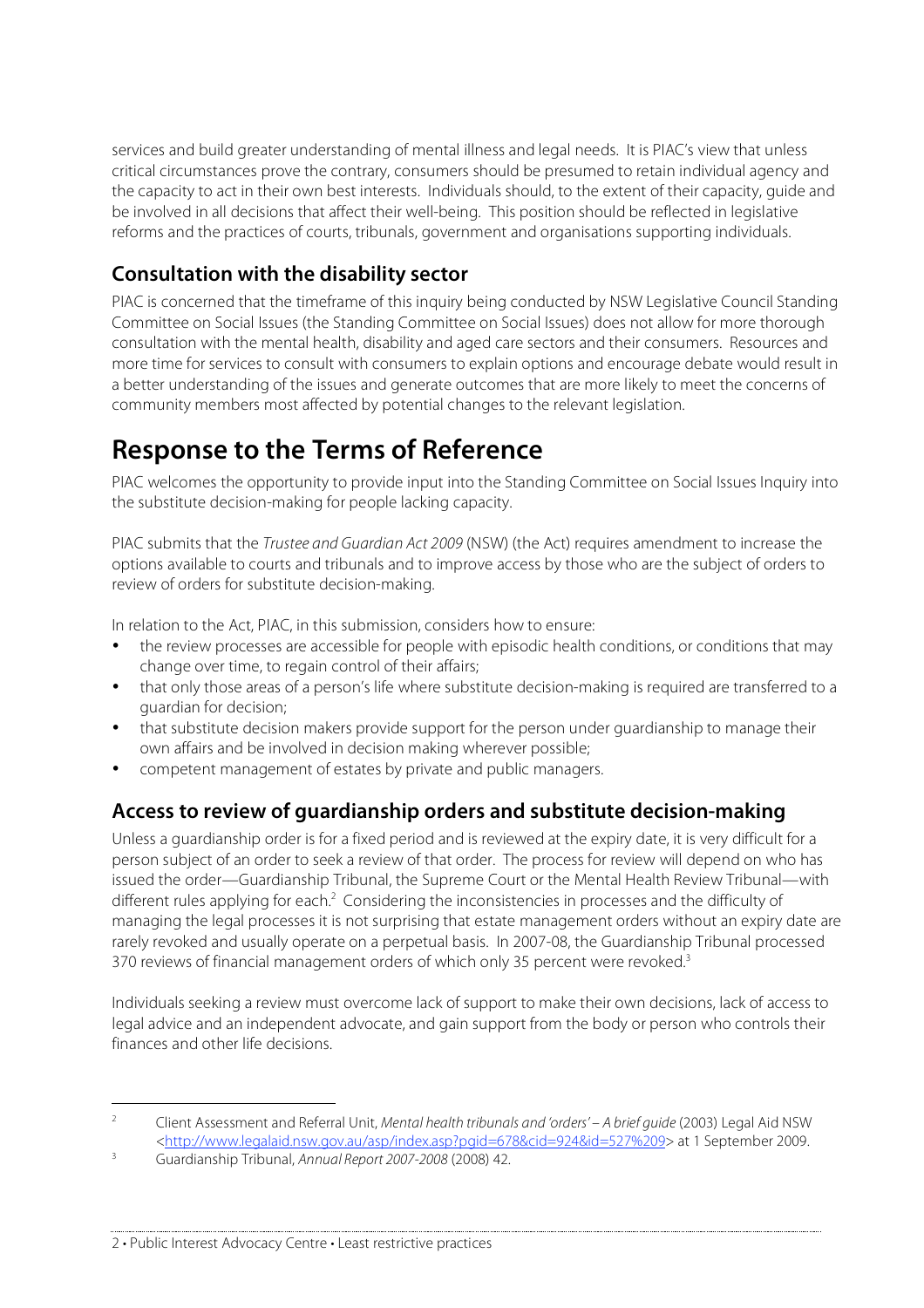Several changes could be made that would improve access to review of orders.

- A statutory requirement for regular review of orders could be created through legislative amendment. Such a review provision could expressly provide that the result of the review could be permanent revocation of an order or revocation for a period of time, or for changes in management of affairs. This would allow people with episodic conditions to regain control over their affairs when they are have relevant decision-making capacity.
- The advocates for a person who is the subject of an order should be able to seek a review of the order, and legal support should be made available to assist a person who is the subject to the order and (at the person's request) their advocate to participate in the review.
- Legal action for a review of an order should not be at the discretion or require the support of the Protective Commissioner or guardian.

## **Conflict of interest**

The Guardianship Tribunal, Public Guardian and the Department of Ageing, Disability and Home Care (DADHC) are the responsibility of the Minister for Disability Services. Although the Public Guardian sits within the Department of Justice and Attorney-General, it still reports to the Minister for Disability Services. As the Minister is responsible for the Department which licenses and funds services for people with disability, there is a clear conflict of interest, as most people under guardianship are provided with services by DADHC. A separation of the service provider from the guardian is needed to ensure the guardian can support people subject to orders to challenge service providers through the complaint process and if necessary, through court processes.

## **Defining areas of decision-making and management of estates**

Orders that provide blanket coverage of an area of life, such as financial management or health issues, fail to allow individuals to experience the least restrictive management of their affairs, or allow them to be supported and develop ways to manage in the future.

For example, an individual may be able to manage weekly expenses, but not to manage a large lump sum or investment portfolio. A recent study of mental health tribunals in Australia<sup>4</sup> provided a case study of a hearing in which the Mental Health Review Tribunal (MHRT) was reluctant to appoint the Protective Commissioner to protect a patient's financial assets, which included a large lump-sum payment. The MHRT did not think it had the power to limit the authority of the Protective Commissioner to manage just the lump sum. There were no concerns about the consumer managing her day-to-day finances. If the Protective Commissioner was required to provide assistance using the 'least restrictive option', there should be the option of some decisions being left to the individual in their care.

Section 44 of the NSW Trustee and Guardian Act 2009 (NSW) provides that the MHRT must, if it determines that a person is 'not capable of managing his or her own affairs, order that the estate of the person be subject to management under this Act'.<sup>5</sup> This provision is all encompassing in its language and provides no mechanism for the MHRT to make an order limited to some aspects of the person's affairs.

While the NSW Trustee and Guardian Act 2009 (NSW) appears to envisage a situation where only part of a person's estate may be subject to a management order or the manager may give written authorisation to

<sup>&</sup>lt;sup>4</sup> Terry Carney, David Tait and Fleur Beaupert, 'Pushing the Boundaries: realising rights through mental health tribunal processes' (2008) 30 Sydney Law Review 329.

<sup>5</sup> NSW Trustee and Guardian Act 2009 (NSW) s 44.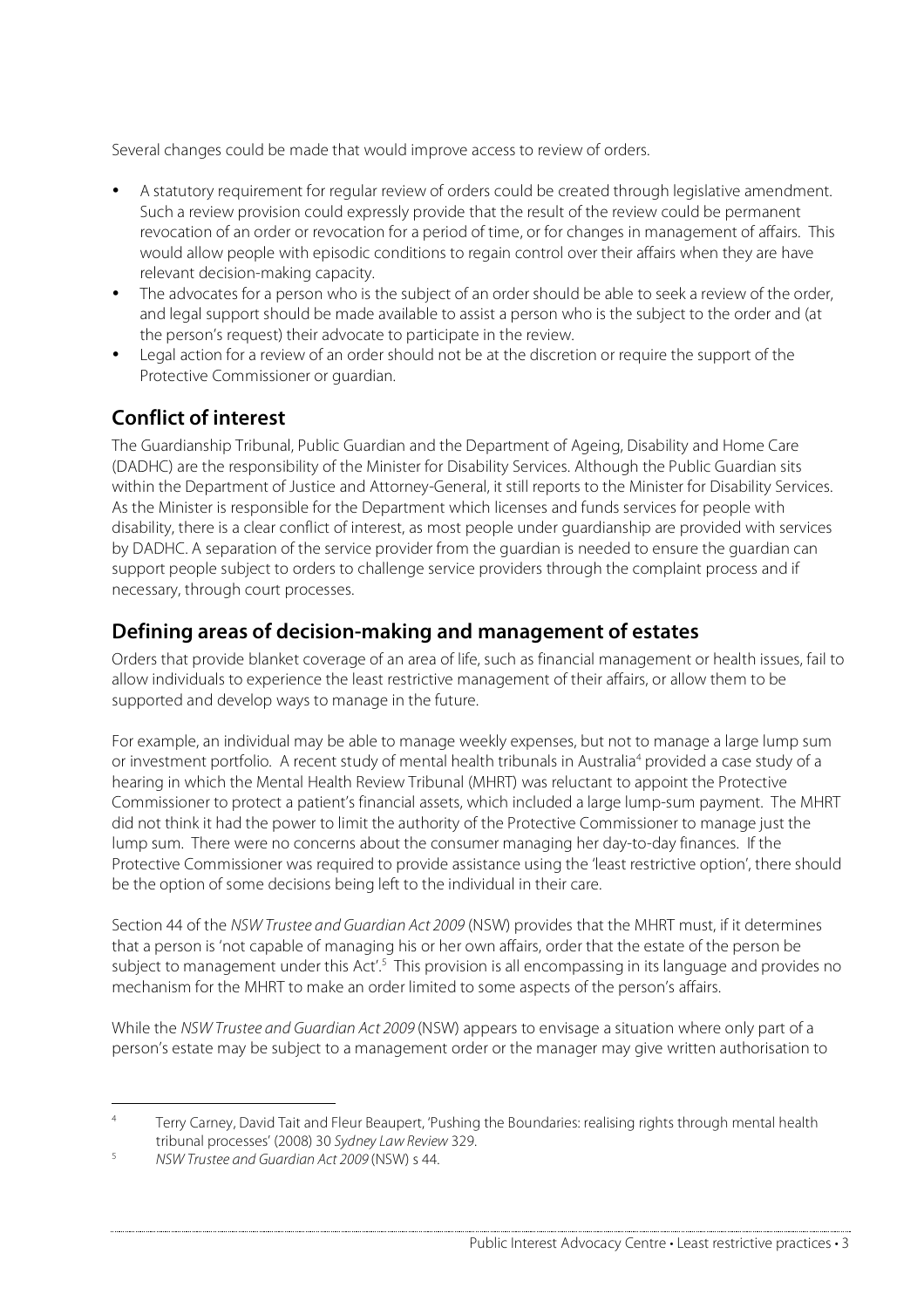the person to manage some part of their own estate<sup>6</sup>, it is not clear that such limited orders are able to be made by the MHRT, for example.

Unlike the Guardianship Act 1987 (NSW)<sup>7</sup>, the NSW Trustee and Guardian Act 2009 (NSW) does not set out principles to guide the operation of the Act or those authorised under the Act.

The general principles in the Guardianship Act 1987 (NSW) relevantly include the following:

It is the duty of everyone exercising functions under this Act with respect to persons who have disabilities to observe the following principles:

- (b) the freedom of decision and freedom of action of such persons should be restricted as little as possible,
- (d) the views of such persons in relation to the exercise of those functions should be taken into consideration,
- (f) such persons should be encouraged, as far as possible, to be self-reliant in matters relating to their personal, domestic and financial affairs,

PIAC supports changes to the legislation that reflect these principles and that would:

- presume capacity for all adults, specifying presumption in relation to persons with impairment and disability;
- ensure decisions are based on the least possible interference with the autonomy of the person;
- direct the court or tribunal to determine decisions in respect to a specific issue or subject matter;
- allow orders that provide support or control for part of an estate or affairs.

### **Appropriate controls over estate managers**

Whatever arrangements are made for substitute or supported decision-making, an independent authority should be in place to oversee arrangements and to identify and take action on abuse or neglect.

Incentives are needed to encourage competent management of the estate. Introducing financial incentives could improve the performance of managers. The estate manager (public or private) should be responsible for any costs incurred by neglect or carelessness. For example, where penalties or interest are charged for late payments, these should be borne by the estate manager's office and not the individual subject to the orders.

PIAC supports the introduction of an independent authority to oversee and review the work of guardians and the Protective Commissioner to investigate abuse or fraud, to ensure that there is no conflict of interest and to establish incentives for improved management performance.

## **Response to specific amendments**

The Terms of Reference refer to specific amendments suggested by the NSW Attorney General. PIAC submits the following general comments in relation to the questions.

 <sup>6</sup> NSW Trustee and Guardian Act 2009 (NSW) s 71.

<sup>7</sup> Guardianship Act 1987 (NSW) s 4.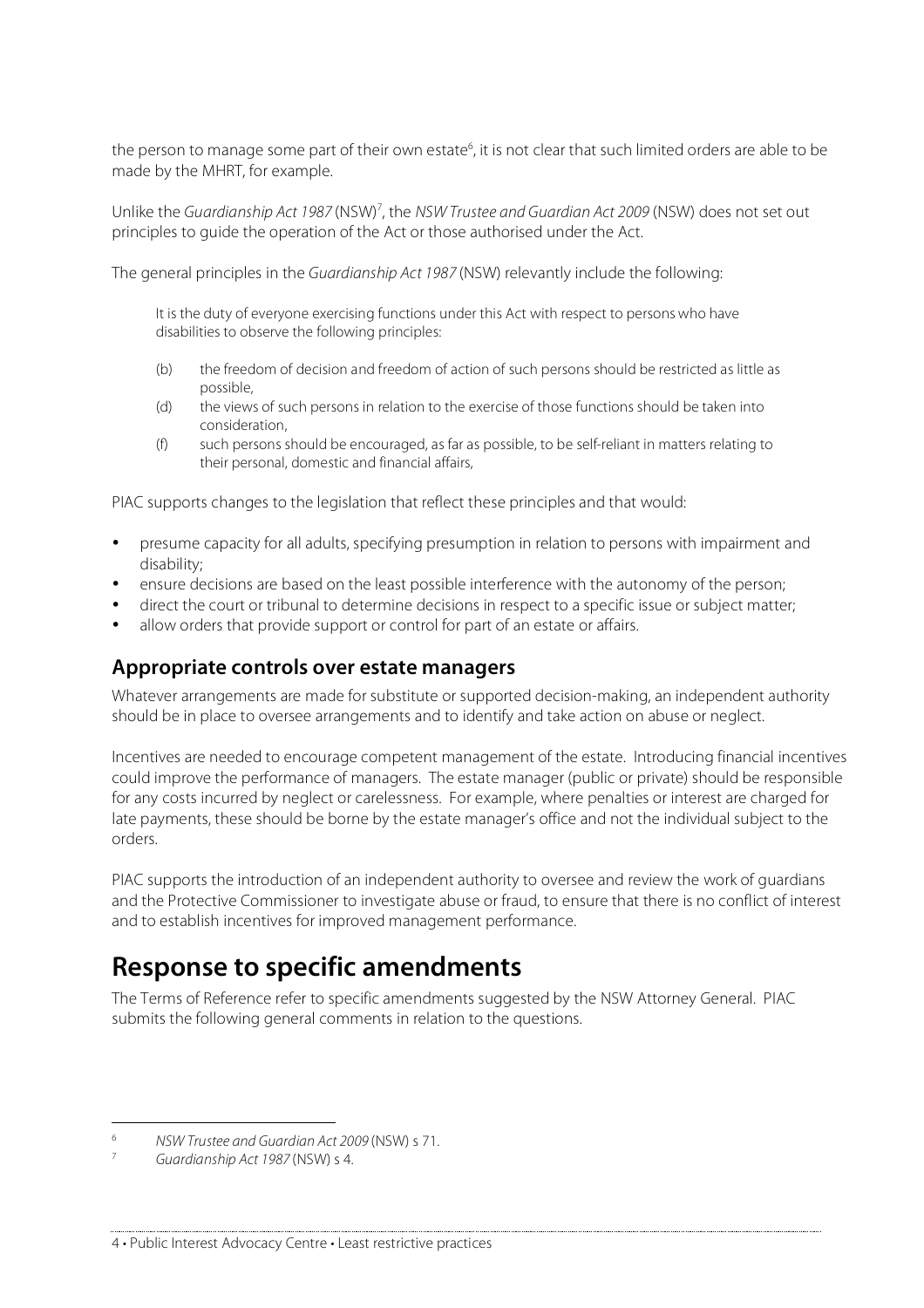The proposed amendments should not be considered in isolation from the outcomes of this Inquiry. That is, the Standing Committee on Social Issues may recommend more extensive changes that would provide greater protection and access to decision-making processes than the following amendments:

- (i) Amend the NSW Trustee and Guardian Act 2009 (NSW) to allow the relevant court or tribunal to exclude parts of an estate from financial management.
- (ii) Amend the NSW Trustee and Guardian Act 2009 (NSW) to allow the Supreme Court or the Mental Health Review Tribunal (MHRT) to vary or revoke and order, on the application of a person who, in the opinion of the Supreme Court of the MHRT, has a genuine concern for the welfare of the protected person.
- (iii) Amend the NSW Trustee and Guardian Act 2009 (NSW) to allow the MHRT to appoint a private manager or guardian.<sup>8</sup>

## **General comments**

Courts and tribunals should have greater flexibility in deciding what areas of a person's affairs require a substitute decision-maker, and when and how the person will require support in order to manage their affairs. Support should be available and provided in a form that is suitable to the individual's circumstances and abilities.

In the example provided above<sup>9</sup>, the individual had the intellectual capacity to manage her day-to-day affairs, but due to mental illness could not manage a large, lump sum payment. Since the hearing to decide on management of financial affairs was before the MHRT, there was no alternative to appointing the Protective Commissioner.

The MHRT should have the flexibility to appoint a private manager or guardian to provide support to the individual to manage their affairs and limit the matters that can be controlled by a guardian or estate manager.

The matter of seeking a review of an order requires widespread reform. Allowing advocates and family members to initiate the process would go someway in improving the situation, but the major obstacles for review would remain unchanged.

Letter from John Hatzistergos, NSW Attorney General, to the Chair of the Legislative Council Standing Committee on Social Issues, 30 June 2009, at <http://www.parliament.nsw.gov.au/Prod/parlment/committee.nsf/0/eedcc12fc63d6ec7ca2575ec00003769/\$ FILE/Attorney%20General%20letter%20to%20Chair.pdf> at 2 September 2009.

See the example above under 'Defining areas of decision-making and management of estates', 3.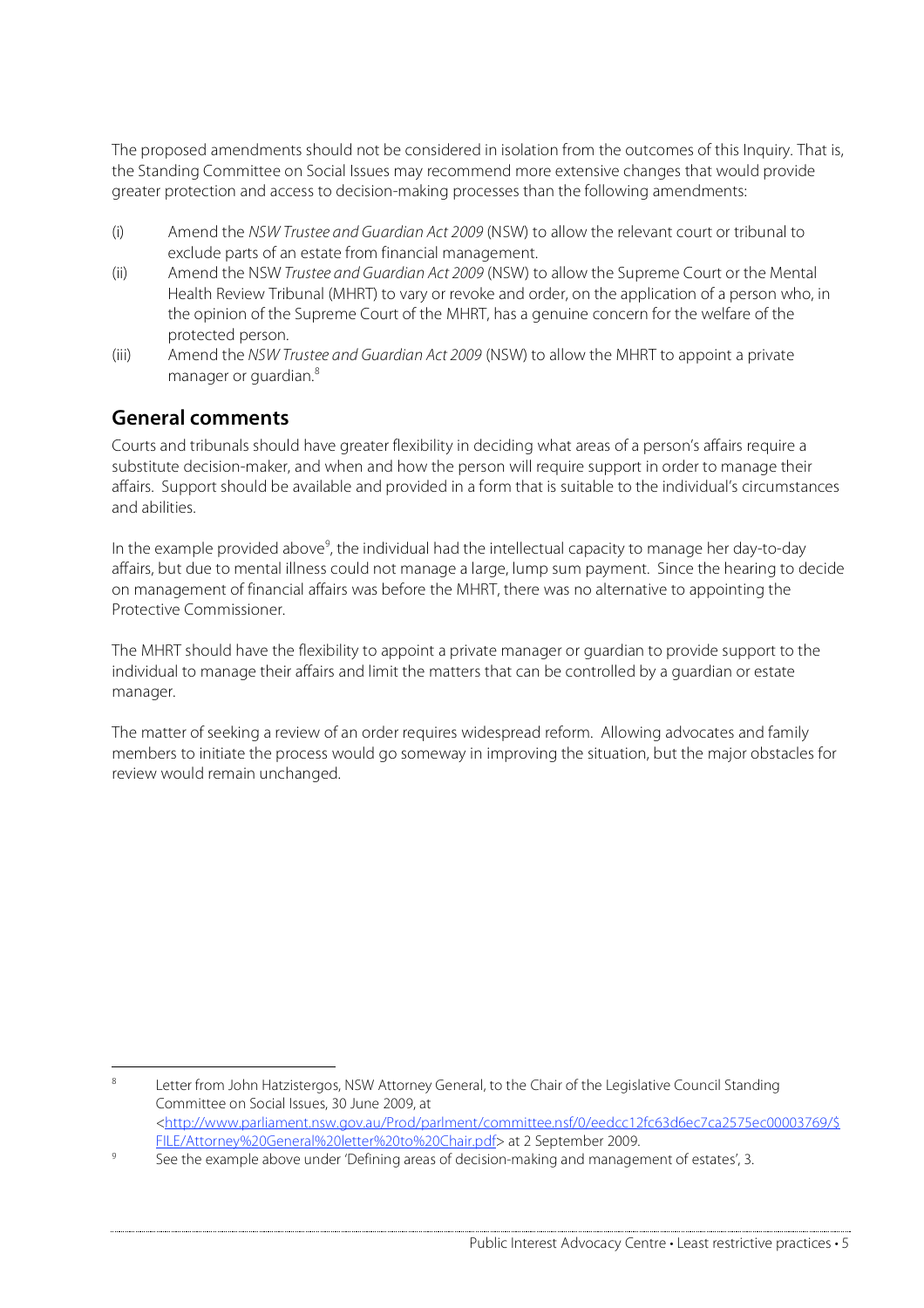# **Recommendations**

### **Recommendation 1: Guardianship objectives**

PIAC recommends that all legislation related to determining capacity, appointing guardians or trustees, and establishing bodies to review those decisions have as its objective:that unless critical circumstances prove the contrary, consumers should be presumed to retain individual agency and the capacity to act in their own best interests. Individuals should, to the extent of their capacity, guide and be involved in all decisions that intimately affect their wellbeing.

### **Recommendation 2: Reviewing orders**

PIAC recommends that relevant legislation should be amended to provide for:

- a) regular reviews of orders that can result in an order being revoked permanently or for a period of time, or for changes in management of the estate or substitute decision-making;
- b) an advocate for the person under the order being empowered to seek a review of the order;
- c) legal support to be available to the person under the order;
- d) the advocate or the person under the order with the right to seek a review without requiring the support of the estate manager or substitute decision-maker (private or public).

### **Recommendation 3: Limiting substitute decision making**

PIAC recommends that the relevant legislation be amended to include the following principles.

- a) The freedom of decision and freedom of action of individuals who are or may become the subject of orders should be restricted as little as possible.
- b) The views of individuals who are the subject of orders in relation to the exercise of power under those orders should be take into consideration and be given as much weight as possible.
- c) Individuals who are or may become the subject of orders should be encouraged and supported, as far as possible, to be self-reliant in matters relating to their person, domestic and financial affairs.

PIAC recommends that relevant legislation should be amended to:

- a) direct the court or tribunal to confine the scope of substitute decision-making decisions to the specific issue or subject matter on which decisions are needed and capacity is lacking;
- b) give courts and tribunals the power to make orders for supported decision-making arrangements as well as substitute decision-making arrangements.

### **Recommendation 4: Improved management of estates**

PIAC recommends that:

- a) an independent authority be established to oversee and review the work of estate managers (public and private) to ensure there is no conflict of interest and to investigate and take action on abuse or fraud; and
- b) relevant legislation be amended to introduce incentives to improve the management of estates, such as managers bearing the costs of losses due to their negligence and removing the monopoly of the Public Trustee and Protective Commissioner.

6 • Public Interest Advocacy Centre • Least restrictive practices